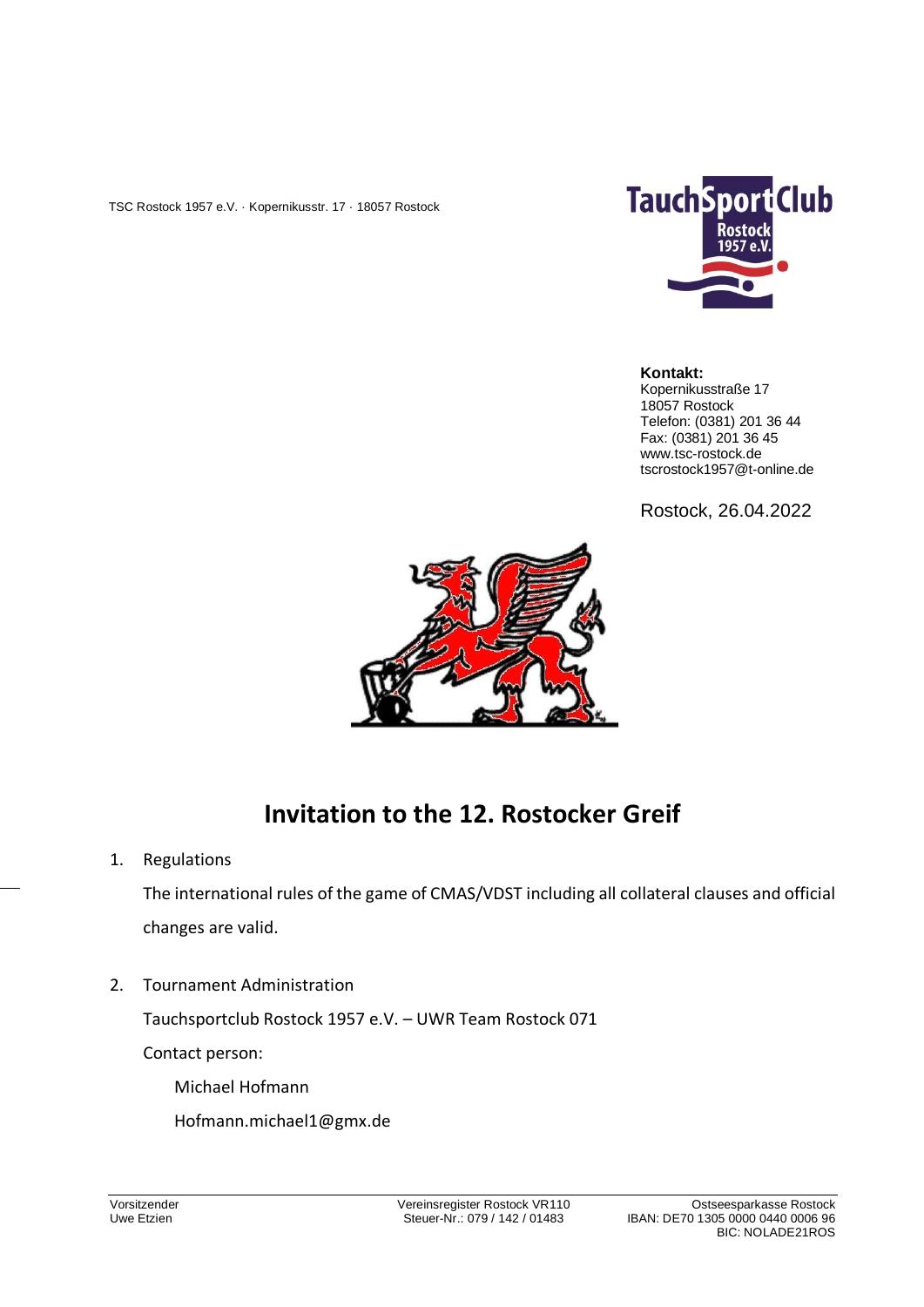

3. Site of the competition

Neptunschwimmhalle Rostock Kopernikusstrasse 17 D 18057 Rostock Tel.: +49 381 4562500

4. Time of the competition

## **Date: 2022-07-02**

| Admittance:                              | 08.30 am |
|------------------------------------------|----------|
| Conference of the team leaders: 08.45 am |          |
| First game:                              | 09.00 am |
| Party:                                   | 07.00 pm |

5. Participants

Entitled to participate are all teams and all collectives with long term match experience. The competition is limited to the number of 10 teams.

6. Schedule

The lottery drawing of the teams follows after the conference of the team leaders.

The decision of an undecided match that needs a winner will be done by penalty strikes (3). Considering the tight schedule we kindly ask all teams to arrive punctual.

In the evening there will be a "bottleparty" with victory ceremony on the club area of the TSC Rostock 1957 e.V. at "An der Erdkuhle 1 in 18059 Papendorf. Camping is possible at that area (Please inform us about the number of participants at your registration).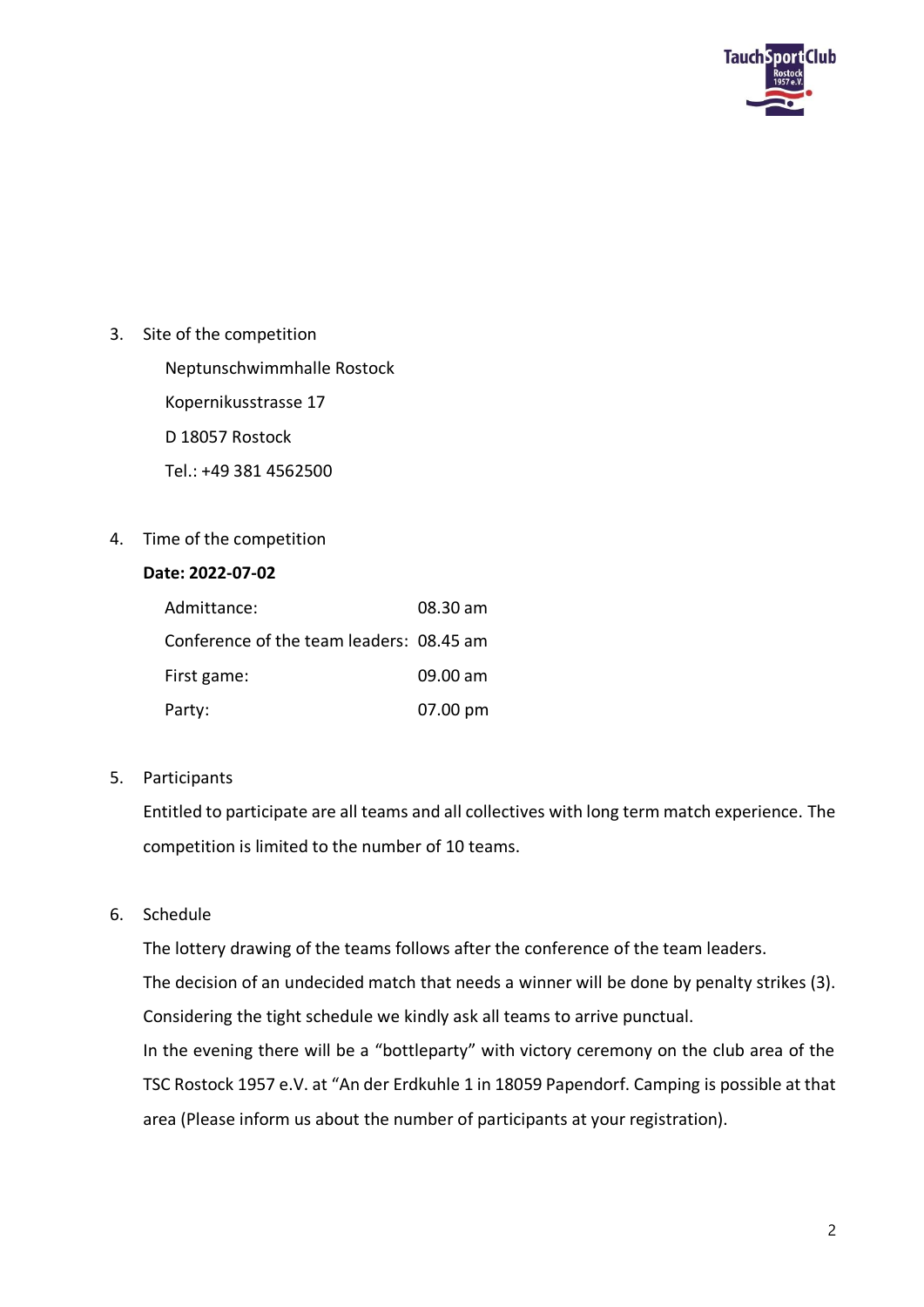

- 7. Prices
	- 1.- 3. place: records and trophys
	- 4.– 10. place: records
- 8. Registration

## **Deadline is 2022-06-19** The teams have to register by e-mail at:

Erik Stohr

Tel. +49 172 301 2413

E-Mail: erik.stohr@web.de



## In addition, every team has to pay a registration fee of 100,00 € until 19.06.2022.

TSC Rostock 1957 e.V. IBAN: DE70130500000440000696 BIC: NOLADE21ROS Reference: Rostocker Greif, Team

This includes the starting fee and the overnight stays on the club area in your own tent. Unfortunately we are not able to organize a buffet or drinks at the evening event (bottle party) this year. We will organize a grill, toilettes, tables and banks but NO FOOD or DRINKS. Please bring your own food and drinks.

If more than 10 teams register the date of the payment receipt decides. If the date of the payment receipt has the same time, drawing by lots decides. (All fees will be refunded to the loosing team).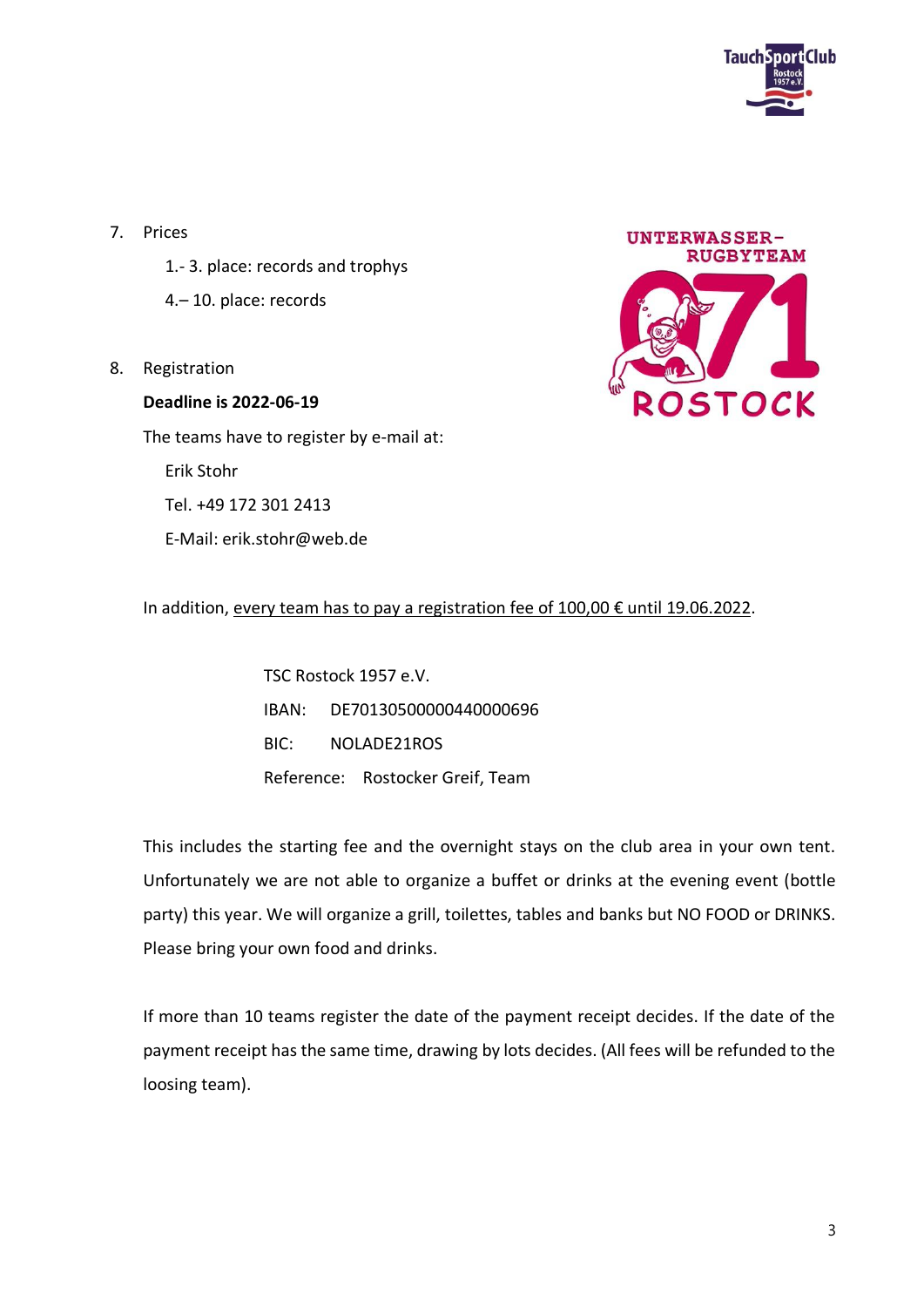

## 9. Player's license

A valid license with a valid medical suitability (not older than one year) is required for every applied player. The team leader has to hand in a team sheet at the team leader conference. All players under the age of 18 have to hand in a parental statement of agreement!

#### 10. Pool

| Length:              | 16,66 m |
|----------------------|---------|
| Width:               | 9,06 m  |
| Depth:               | 4,50 m  |
| <b>Changing Zone</b> |         |
| Width:               | 3,27 m  |

#### 11. Tournament Administration

| Head of event:    | Erik Stohr             |
|-------------------|------------------------|
| Head of referees: | an elected referee     |
| Head of teams:    | an elected team leader |

#### 12. Referees

Every team has to provide at least 2 referees. If this is not possible an absence fee of 30,00  $\epsilon$ has to be paid. Missing referees can be poached from other teams as well. The schedule of referees will be published at the day of tournament.

13. Liability

The participation is at own risk. The tournament administration and the pool management take no liability for possible material, personal or financial damages!

### 14. Miscellaneous

The goals are attached by suction pads against slipping. The goals have a height of 0,45 m and the